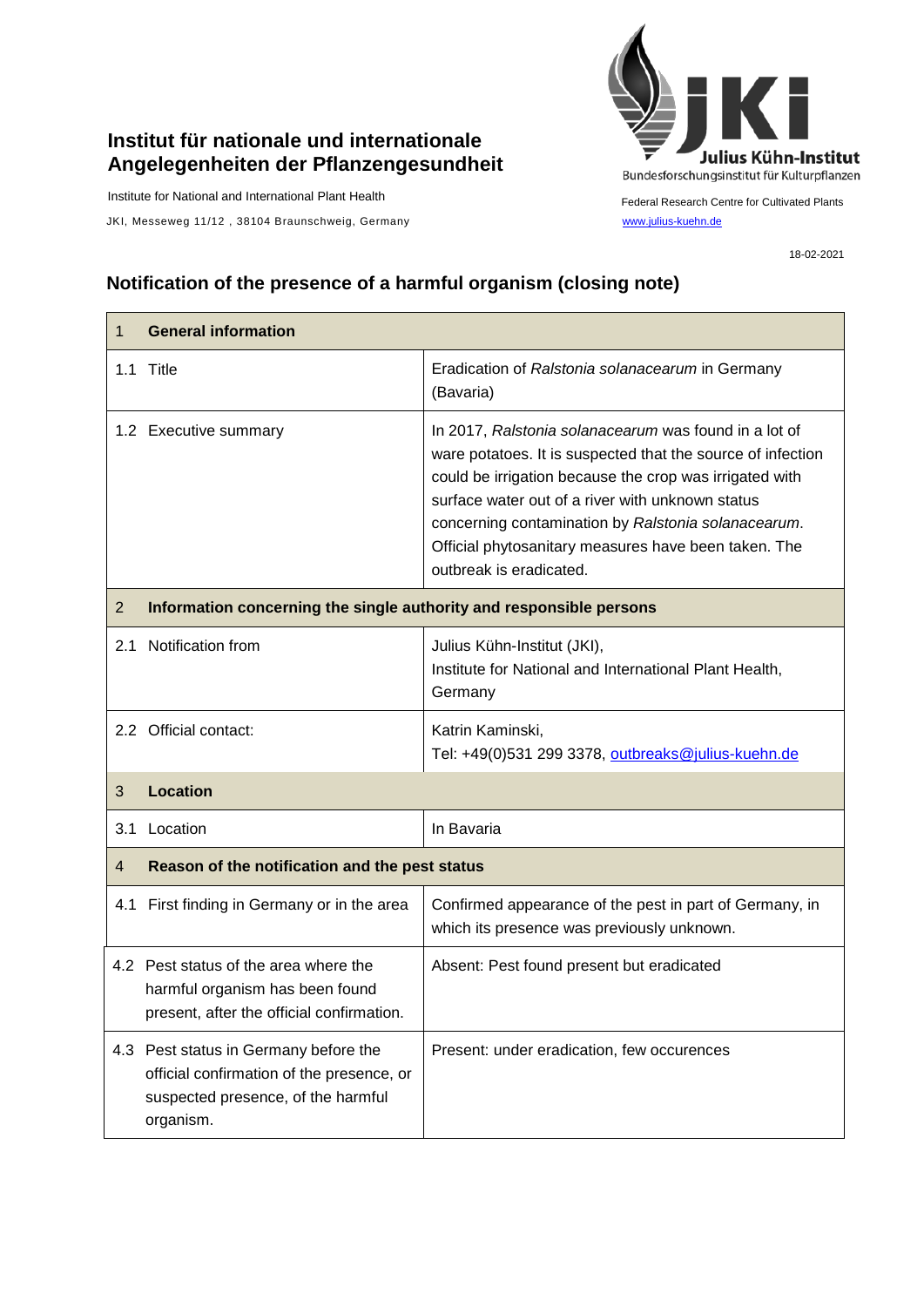|     | 4.4 Pest status in Germany after the<br>official confirmation of the presence of<br>the harmful organism. | Present: under eradication, few occurences                                                                                                                                          |  |
|-----|-----------------------------------------------------------------------------------------------------------|-------------------------------------------------------------------------------------------------------------------------------------------------------------------------------------|--|
| 5   | Finding, sampling, testing and confirmation of the harmful organism                                       |                                                                                                                                                                                     |  |
|     | 5.1 How the presence or appearance of<br>the harmful organism was found.                                  | Pest related official survey.                                                                                                                                                       |  |
|     | 5.2 Date of finding:                                                                                      | 06-09-2017                                                                                                                                                                          |  |
|     | 5.3 Sampling for laboratory analysis.                                                                     | Date of sampling: 22-08-2017                                                                                                                                                        |  |
|     | 5.4 Name and address of the Laboratory                                                                    | Bayrische Landesanstalt für Landwirtschaft (LfL) - Institut<br>für Pflanzenschutz<br>Lange Point 10<br>85354 Freising<br>Germany<br><b>BGD Bodengesundheitsdienst GmbH</b>          |  |
|     |                                                                                                           | Marktbreiter Straße 74<br>97119 Ochsenfurt<br>Germany                                                                                                                               |  |
|     | 5.5 Diagnostic method                                                                                     | Testing method according to Directive 2006/63/EC<br>amending Annexes II to VII to Council Directive 98/57/EC<br>on the control of Ralstonia solanacearum (Smith)<br>Yabuuchi et al. |  |
| 5.6 | Date of official confirmation of the<br>harmful organism's identity.                                      | 26-09-2017                                                                                                                                                                          |  |
| 6   | Infested area, and the severity and source of the outbreak in that area                                   |                                                                                                                                                                                     |  |
| 6.1 | Size and delimitation of the infested<br>area.                                                            | 2.79 ha                                                                                                                                                                             |  |
|     | 6.2 Characteristics of the infested area<br>and its vicinity.                                             | Open air - production area: field (arable, pasture)<br>Other plant, part of a plant or plant product                                                                                |  |
| 6.3 | Host plants in the infested area and its<br>vicinity                                                      | Solanum tuberosum                                                                                                                                                                   |  |
|     | 6.4 Infested plant(s), plant product(s) and<br>other object(s).                                           | Solanum tuberosum (2.79 ha)                                                                                                                                                         |  |
| 6.5 | Source of the outbreak                                                                                    | Unknown, perhaps irrigation of the crop with surface water                                                                                                                          |  |
| 7   | <b>Official phytosanitary measures</b>                                                                    |                                                                                                                                                                                     |  |
| 7.1 | Adoption of official phytosanitary<br>measures.                                                           | Official phytosanitary measures have been taken.                                                                                                                                    |  |